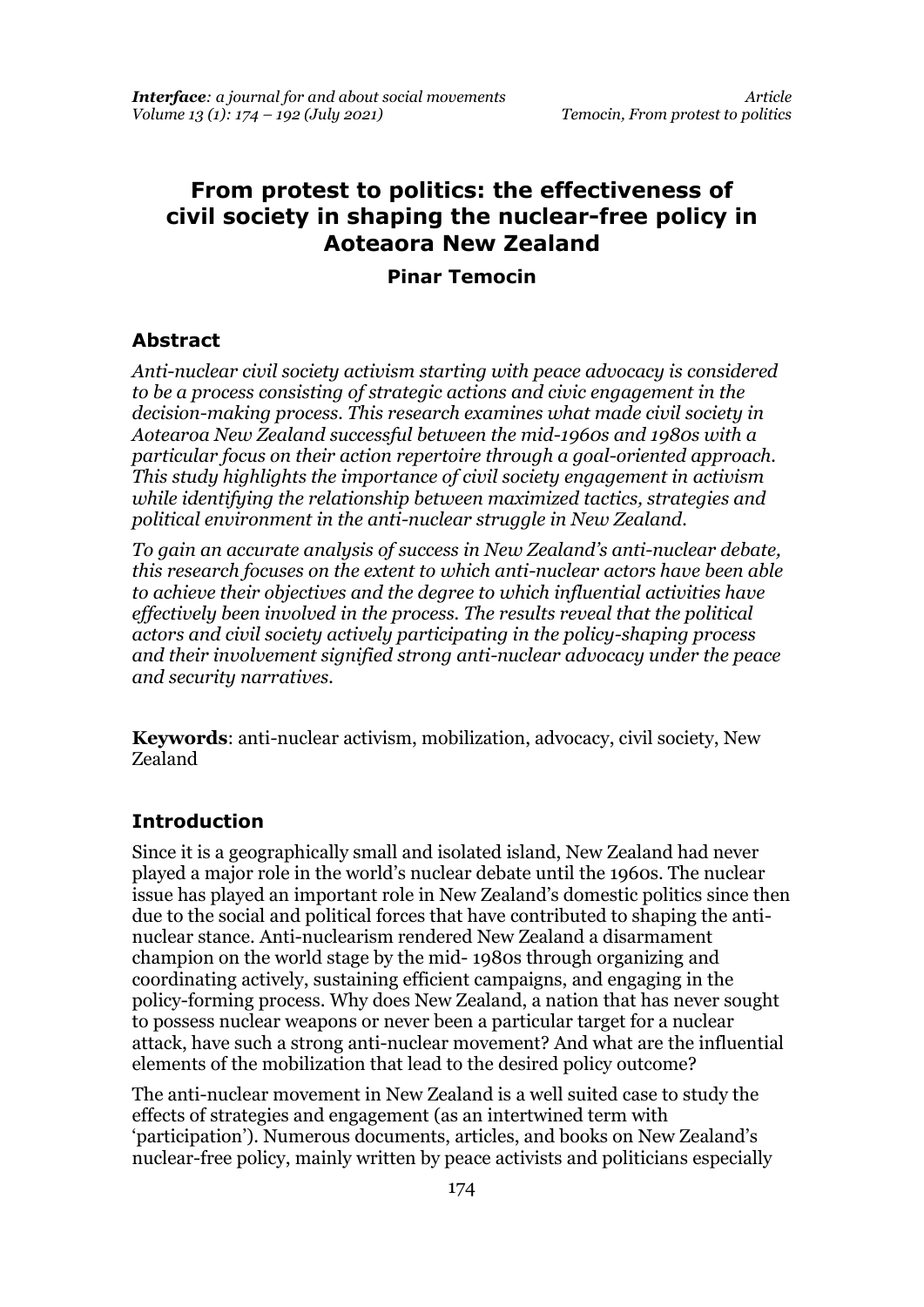after the movement dissipated, provide a rich source of information. It is all relevant to the recent social movement history and contributes to our understanding of what civil society can achieve and what makes them effective in policy transformation. The contribution of this research to the current state of knowledge in the field is based on providing a historical understanding of a civil society mobilization and also 'real politics' on a national stage. The case of New Zealand provides a solid insight for it. Additionally, there is a need to scrutinize successful civil societies in history and particular recent events that are influential for the successful civil society mobilizations, since they enable us to develop a much deeper evaluation for today's civil societies and nuclear debate.

## **Theoretical framework and literature review**

Social movements are seen as collective actions based on solidarity, active response to conflicts, and going beyond the limits of the system available (Melucci 1985). The socio-political aspect of it has been discussed in literature especially in relation to the state-society relations. The discussions on the open/closed and weak/strong relations models are centered on the adoption of assimilative strategies towards the demands of movements, paying careful attention to protest, and seeking to build constructive public policies accordingly (Kitschelt 1986).

In the past few decades, the integration of social movement approaches with theoretical frameworks focused on resource and process-centered analysis has gained momentum, contributing to a better understanding of collective action as well as policy structure and mechanisms. Considering these approaches together suggests that available resources facilitate the achievement of social goals through mobilizing actors and boosting the productivity of movement efforts, thus gaining political influence and bringing about political change in an effective way (Caren 2010). This article brings together social movement theories centered on resource mobilization with consideration of the political opportunity structure.

In social movements, the concept of resource utilization and mobilization focuses on a number of factors: the capacities of supporters from the public, media, state agencies, tactical-goal orientation, available networks and materials, and mass communication techniques. All of these are critical for movement constituents and determine the characteristics, stability, and future of a movement. They also help the movement to grow out of its rudimentary period, maintain its organizational structure, and increase its power through utilizing and improvement of the available resources over the course of mobilization. Proponents of resource mobilization theory focus on how different actors bargain and compromise when there is a need for policy-shaping or creation. At the center of the analysis is the ability of movement members to acquire financial, human and material resources and mobilizing toward the movement goals through these resources.

The theory of political opportunity structure provides an understanding of the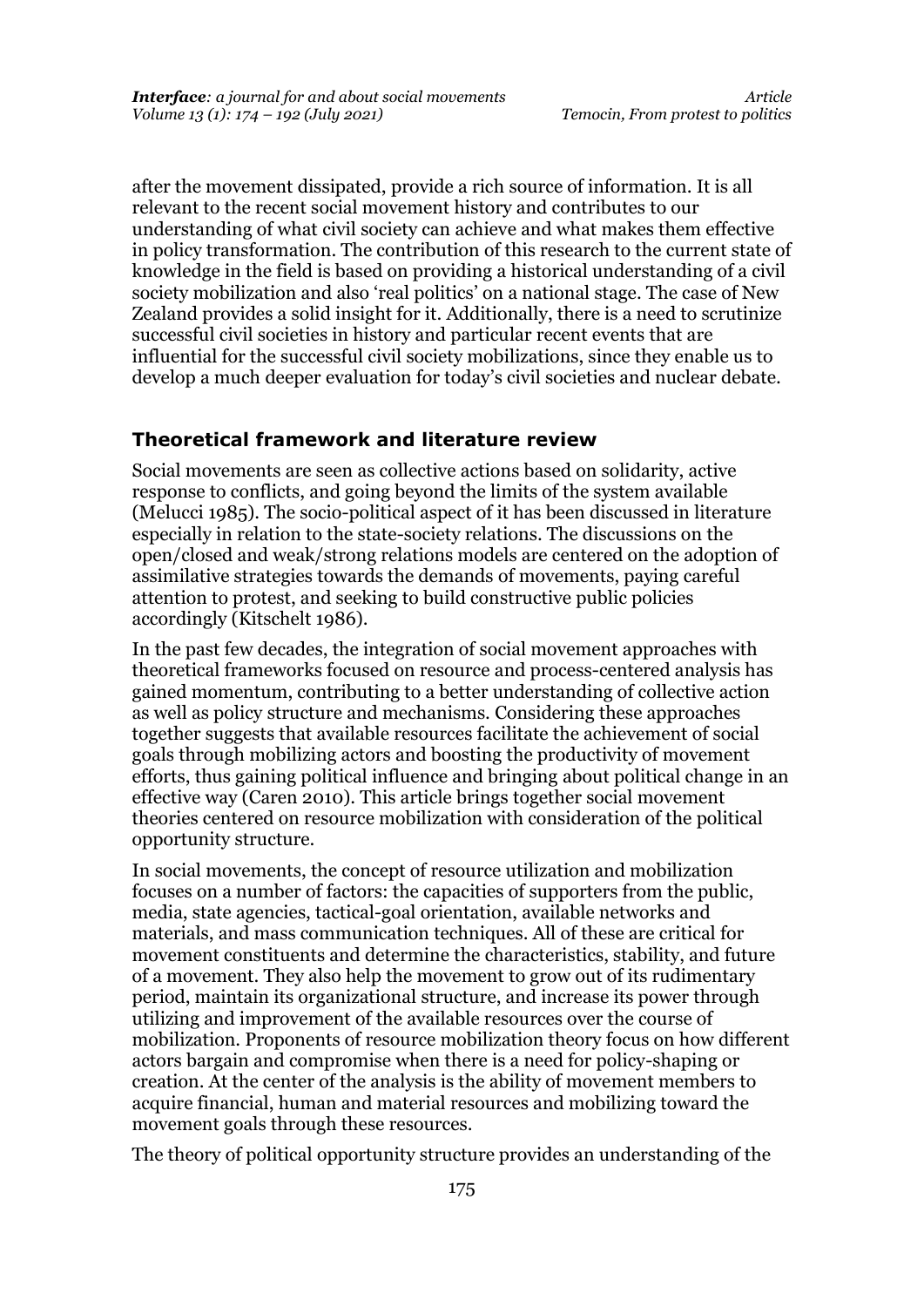existing political conditions, settings, and actions that determine a social movement's characteristics and trajectory. It claims that the failure or success of movements is dependent upon the government's position and the nature of the political status-quo (strong, open-minded, democratic, or vice versa). In other words, if the government is weak and/or has a repressive approach, a movement is most likely to fail. Alternatively, if the government is supportive and political circumstances are convenient in moving further, a social movement might grow and flourish and reach the desired outcome thanks to the political efficacy. Furthermore, the political structure provides favorable conditions for the movement where challengers or movement actors can express their demands appropriately for a common purpose and thus cooperate with politicians in line with this purpose.

McCarthy and Zald (1977) support the idea that effective challenger groups require not only organizational resources but also support from people familiar with legal and political processes and allies in the political system. Resources can attract third-party supporters for their own benefits. For Burstein and Linton (2002), the link between resources, political structure, and preferences affects desired outcomes of a movement. These researchers also claim that the success of organizations and interest groups depends on both the resources they deploy and the context of a majoritarian struggle for influence (Burnstein and Linton 2002). In other words, the characteristics of the state and third parties influence not only the availability but also the utility of a movement's resources. Burnstein and Linton point out that an organization's resources and its influence on governmental bodies (in terms of their responsiveness and reflectiveness toward the contested issue) affect each other and also the outcome of the movement. When considering the case of New Zealand, it is worth mentioning that the resources for peace works are provided by volunteers who have initially mobilized themselves with limited resources. And their motivation led to the establishment of peace organizations and collaboration among themselves.

Gaventa and Barrett (2010) centered their arguments on outcomes; for them, citizen participation in every sphere of society in the presence of a responsive state produces positive effects. In this regard, democratic openness in the political context plays an important role. According to their cross-national case study, the presence of strong democracies characterized by high experience of positive engagements and interactions between citizen and state and shorter histories of democratic participation affect the outcome to a greater degree. To demonstrate this, they looked at the characteristics and democratic quality of political regimes (with a particular focus on the quality of governance, political participation, and political culture) for 20 countries, including New Zealand. They found that engagement can make positive differences through the practice of citizen participation (through local associations, social movements, campaigns, and formal participatory government spaces) and responsive as well as accountable states.

Elsie Locke (1992), a political activist and peace campaigner, wrote a book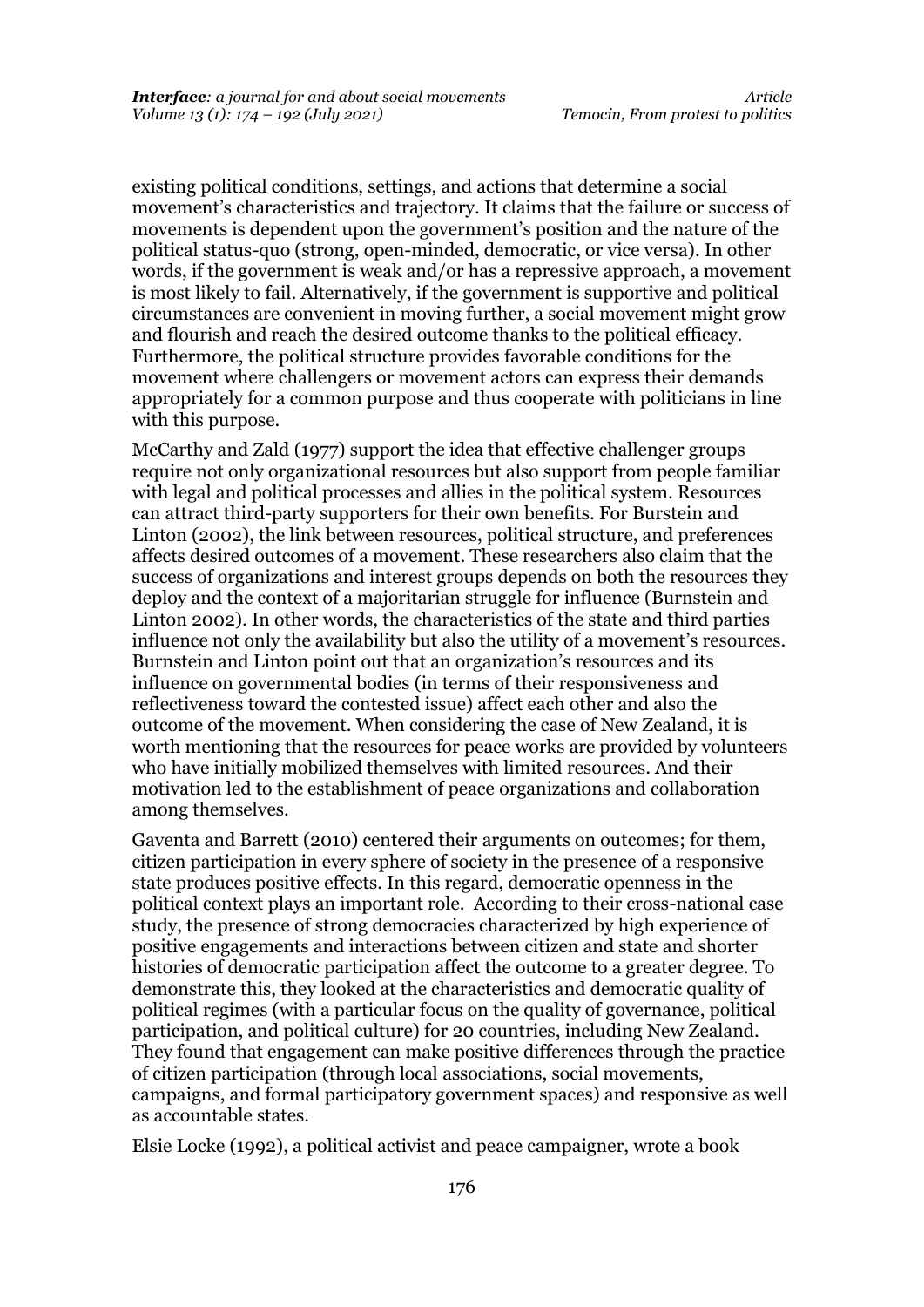called *Peace People: A History of Peace Activities in New Zealand* focusing on the proud history of New Zealand peace movement combined with the origins and activities of the New Zealand Campaign for Nuclear Disarmament. It is also equally important to mention that Marie Leadbeater (2013) provided one of the most comprehensive books available, *Peace, Power & Politics: How New Zealand Became Nuclear Free,* on the peace-related activities carried out in New Zealand with its historical dimension. Additionally, former Prime Minister David Lange is also the author of a major book called *Nuclear Free: The New Zealand Way*. Lange offers a view on the events leading up to the Labour Party's decision to declare the country a nuclear-free zone and of the events that consolidated anti-nuclear stance in New Zealand, thanks to the 1987 legislation. The legislation is based on the prohibition of any nuclear weapon or other explosive devices capable of releasing nuclear energy in all the land, territory, and inland waters within the territorial limits of New Zealand. Manufacturing, acquiring, possessing, or having control over any nuclear explosive device and weapons of mass destruction was also strictly forbidden.<sup>1</sup>

Prof. Kevin P. Clement's book (1988), *Back from the Brink: The Creation of a Nuclear-free New Zealand*, focuses on the implications of New Zealand's stance and its repercussions on the new policy written through the viewpoint as a sociology lecturer and pacifist. Clement's book helps us to understand the determinants of movement outcomes arguing for the presence of both strong organizations and a sympathetic political context. According to him, successful mobilization typically requires mediation by supportive actors in political institutions. In other words, in addition to the plurality of organizations and associations, the presence of sympathetic regimes and state bureaucracies made it easier to negotiate and attain the desired policy outcomes. On the one hand, as a response to Clement's claims, a critical approach is made by Dr. Ramesh Thakur (1989) in *Creation of the Nuclear-Free New Zealand Myth: Brinkmanship without a Brink.* Dr. Thakur discusses whether or not the Labour Party genuinely reflected the people's democratic preferences over the policy choice.

It is also important to acknowledge New Zealand oriented research produced since the 1980s. In particular, Tom Newnham (1986), a political activist, documented the waterborne protests against nuclear vessel visits in and around the coast of New Zealand, in his book, *Peace Squadron.* Likewise, in *Making Waves: The Greenpeace New Zealand Story,* Michael Szabo (1990) looked at the history and development of Greenpeace New Zealand, which is considered a well-established international anti-nuclear organization. In *Standing Upright Here: New Zealand in the Nuclear Age 1945-1990,* M. Templeton (2006), a former New Zealand Foreign Service officer, told the story of nuclear tests and technologies and their repercussions in New Zealand society. Rebecca Priestly (2012), in *Mad on Radium: New Zealand in the Atomic Age,* looked at the

<sup>1</sup> New Zealand Legislation, New Zealand Nuclear Free Zone, Disarmament, and Arms Control Act 1987, http://www.legislation.govt.New

Zealand/act/public/1987/0086/latest/DLM115116.html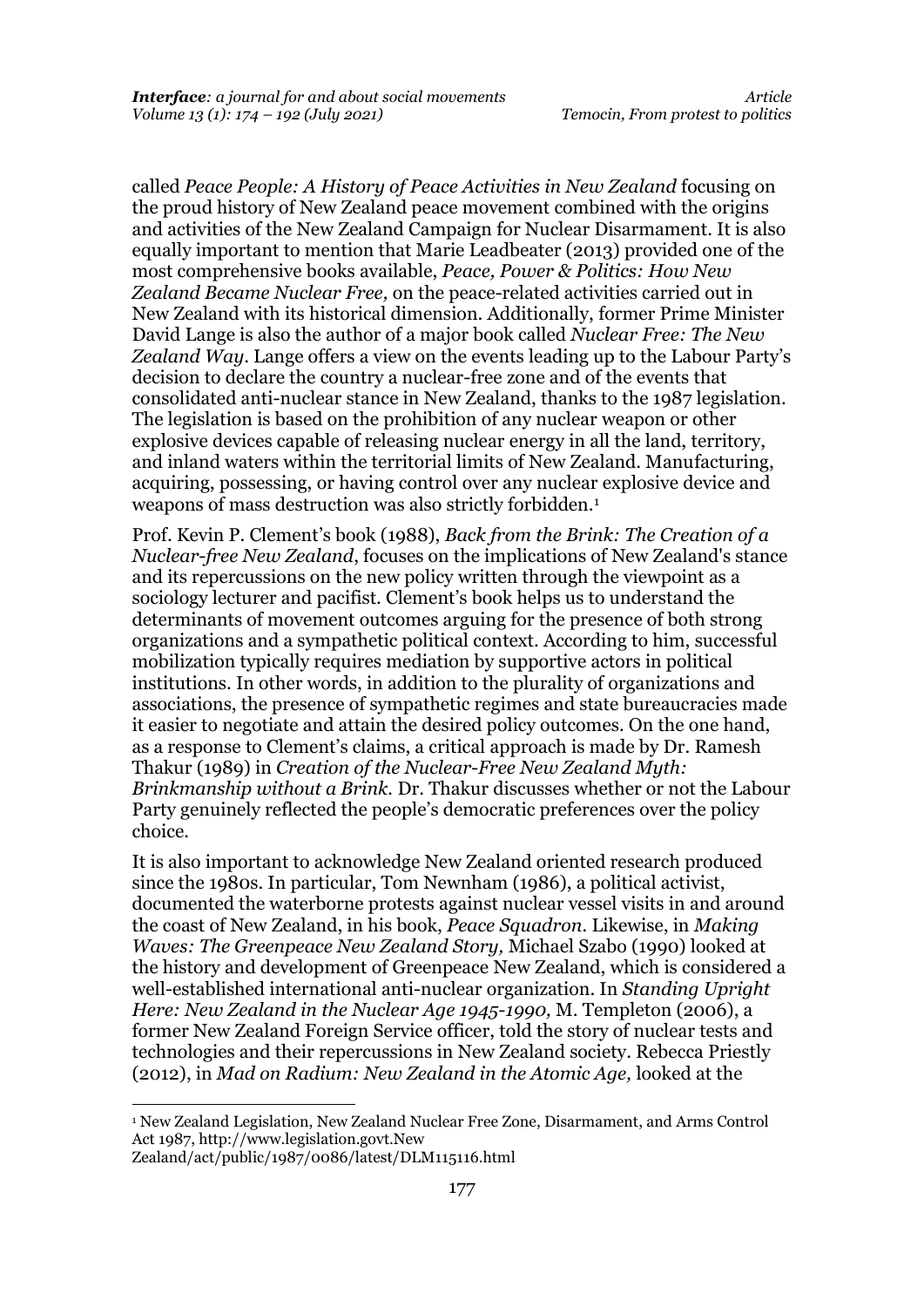history of New Zealanders' engagement with the nuclear issue as well as the nuclear-free identity. These resources provide a detailed history and evolvement of the nuclear issue in New Zealand.

There are also some relevant dissertations with a particular focus on the denuclearization process of New Zealand. Dr. Eleanor N. Hodges (1990) focused on the New Zealand's peace movement, the anti-nuclear actions of the Labour Government and also the success of peace activism between the 1970s -1990s with a particular focus on nuclear conflicts and deterrence. In her dissertation completed in 1990, *David and Goliath in the ocean of peace: Case studies of "nuclearism," "nuclear allergy" and "the kiwi disease"*, she elaborates the postnuclear situation in New Zealand following the passing of the Nuclear Free Zone legislation in 1987. For anti-nuclear and peace activism, an important source is provided by Dr. Catherine F. Dewes (1999) in her dissertation, *The World Court Project: The Evolution and Impact of an Effective Citizens' Movement.* As a long-time member of the international peace movement and educator, her dissertation explores the ways in which the World Court Project influenced the process of government decision making, both nationally and within the UN, using New Zealand as a case study. It also focuses on empowering stories with ordinary people struggling to have their voices heard as well as working closely with the government.

One of the up-to-date dissertations is written by Dr. Lyndon Burford (2016) based on the deep analysis of national identity associated with the anti-nuclear stance. Burford's doctoral dissertation examines the role of 'national identity' as a driver for nuclear disarmament advocacy by Canada and New Zealand. He discusses the history of contemporary New Zealand to illustrate the emergence of a point of view centered on the illegality of nuclear weapons and opposition to nuclear testing. This history, in his view, led the public to internalize a merging of national anti-nuclear identity, which he characterizes as 'a New Zealand nuclear taboo' (Bulford 2016; 106).

The Peace Foundation<sup>2</sup> and the university library archives based in Auckland provide most of the documents relevant to this paper. Significant websites also dedicated to the de-nuclearization stories and narratives of New Zealand include 'disarmsecure.org' as part of the Disarmament & Security Centre<sup>3</sup> initiated by a passionate activist Dr. Kate Dewes and Robert Green and 'nuclearfreeNew Zealand.org'<sup>4</sup> with the aim of providing information related to the history of nuclear weapons activities in the Pacific, and their impact on indigenous Pacific peoples and highlighting events to celebrate New Zealand's 30 years of nuclear freedom. New Zealand History<sup>5</sup> provides many original documents on historical events, politics, and government.

<sup>2</sup>The Peace Foundation[: http://www.peace.net.New Zealand/](http://www.peace.net.nz/)

<sup>3</sup> Disarmament and Security Center: http://www.disarmsecure.org/about-us

<sup>4</sup> Nuclear Free Peacemakers: https://www.nuclearfree.org.New Zealand/

<sup>5</sup>New Zealand History: [https://New Zealandhistory.govt.New Zealand/](https://nzhistory.govt.nz/)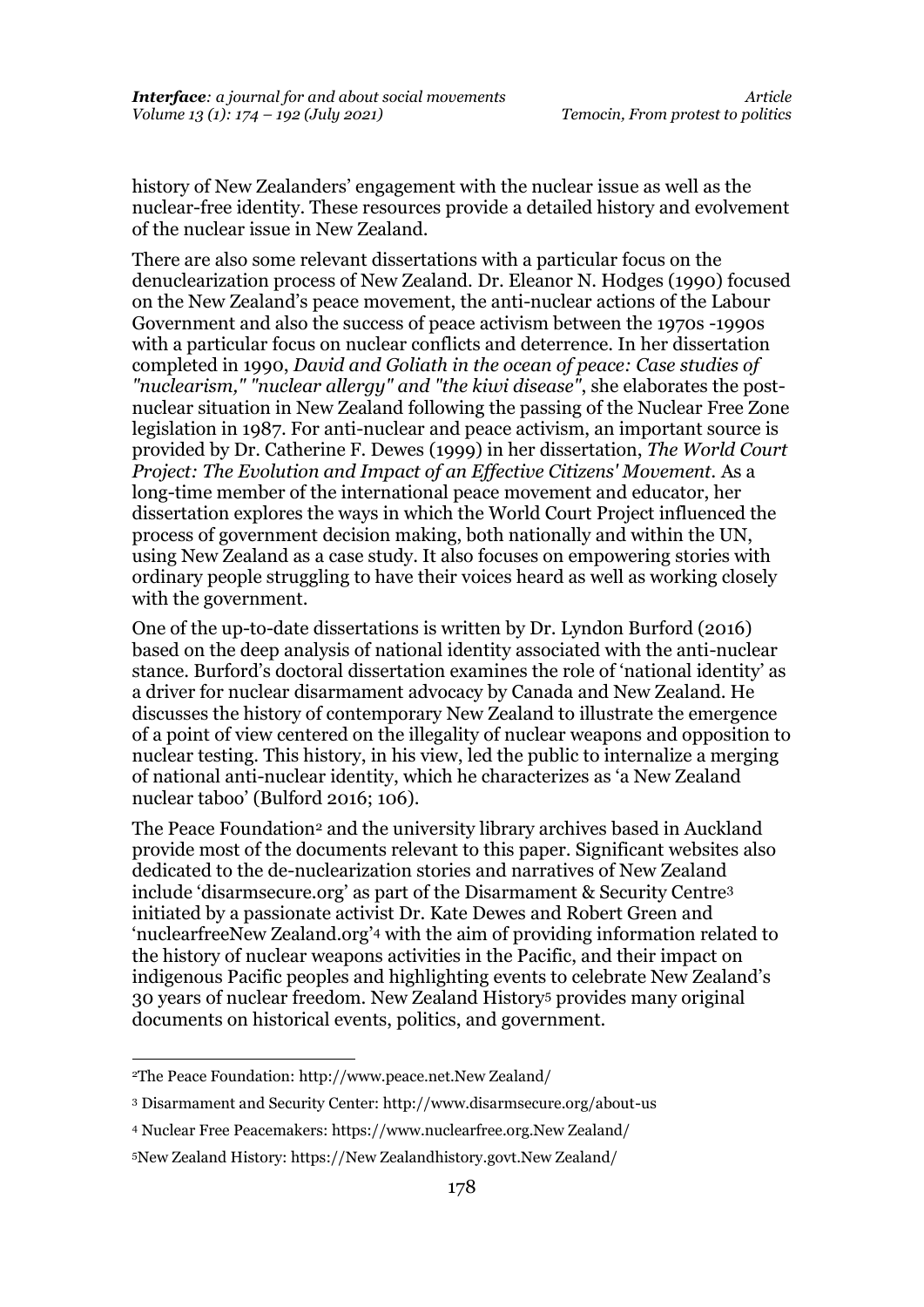# **Methodology**

In the civil society part, this study examines the dynamics of civil society in New Zealand, considering the resources they used and the openness of the state that led the movement to become a 'nuclear-free zone'. Basing the dynamics of civil society in the center, this study started from the observation that considerable primary materials on the nuclear issue of New Zealand by human rights and peace activists have been produced, mostly by those who witnessed the movement in situ. They shed light on "why New Zealand became a nuclear free zone" but do not propose a systematic approach to "what particular elements made the anti-nuclear struggle an efficient one?"

This article accordingly is not a study questioning why people participated in the movement. Rather, it focuses on the process and motivating factors influencing the mobilizing dynamics and vitality of the movement. Referring to the dynamism, I would not underestimate the structural factors and conditions that provide a space to facilitate the process in New Zealand, such as small size and isolated position in the South-West Pacific, as well as a population of less than three and a half million people between the 1970s and 1980s. Besides, the time frame for this research has been chosen in accordance with the acceleration of activities during the mobilization.

In addition, the 'national identity factor' based on anti-nuclearism is exclusive in this research. An anti-nuclear national identity in New Zealand emerged together with the movement's achievement and continuously has played an important role. This study claims that it is not the main factor influencing the mobilization itself, but is an important element pertaining to the nuclear debate in New Zealand. This paper focuses on anti-nuclear activism in New Zealand that can be traced back to the 2nd World War with a moral and emotional stance under the global peace and international security narratives. With regards to this, it would be accurate to say that 'peace activism' was transformed into 'anti-nuclear' or 'anti-nuclear peace activism' due to the nuclear threat in the 1960s.

The empirical data for this study consist of a range of sources: semi-structured interviews with peace activists in and outside New Zealand over two years, the archive of the University of Auckland, the Peace Foundation, and Disarmament and Security Center, and the documents that are based on relevant events, newspaper articles, internet sites, and statements. This research also makes use of the scholarly work of researchers who have studied the nuclear history of New Zealand. A supplementary source of background information is provided by wide-ranging discussions on the political history of New Zealand with people who actively took part in the movement and also scholars who documented the process in the past decades.

While it was not possible to include all of the many campaigns, demonstrations, educational tools, activities, groups, committees, sub-formations, and individuals involved in the movement, I chose to focus on the remarkable and high-impact ones for this study. The multiple additional sources used, such as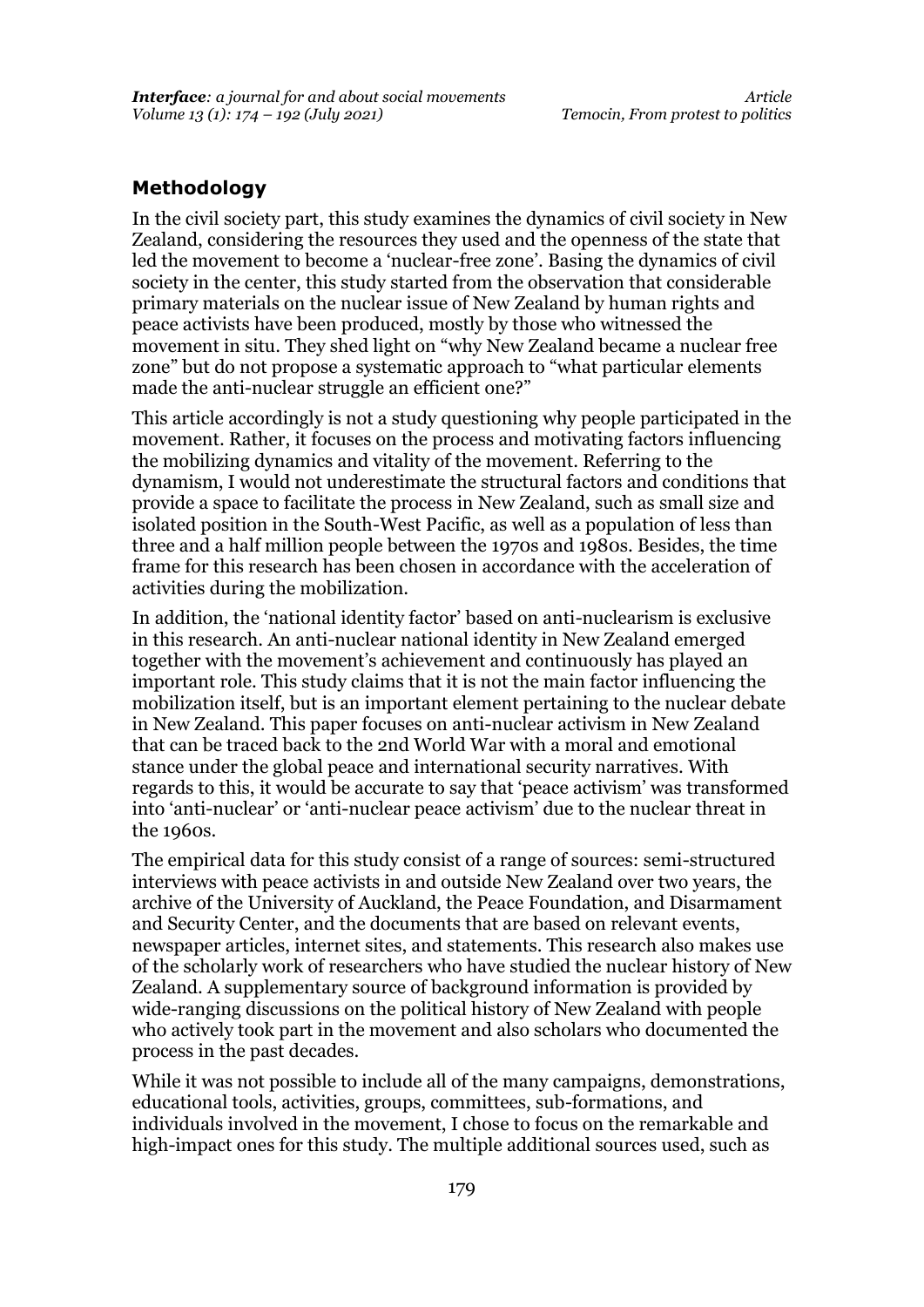documents, archival investigation, and regular consultation with the other people involved in the process were taken into account to ensure the accuracy and verification of this sample. Additionally, the limitation of this research is based on the inaccessibility of material used a few decades earlier. I do value the inputs from each interviewee who did their best to recall the mobilization process including the campaigns and to provide accurate information.

# **Nuclear spark**

The devastating effects of the nuclear bombing of Hiroshima and Nagasaki were very relevant to New Zealand people mobilising the campaigns. The realisation that a nuclear war could be over in a day, in which millions of people would die instantly, millions more would die slowly and most of the planet would be contaminated with radiation poisoning, motivated people with fear to prevent such an atrocity by marching in their millions in street protests. However, it was to no avail. No amount of education about the horrors of Hiroshima is sufficient to change political policies that support nuclear weapons 'as defence / deterrence', even in Japan.<sup>6</sup>

The ANZUS Treaty was signed in 1951 as a collective security agreement between the US, Australia, and New Zealand to co-operate on military matters and ensure regional stability in the Pacific Ocean region (Catalinac 2010). The ANZUS Treaty together with involvement in the Korean and Vietnam War created repercussions for the majority of New Zealand citizens who would prefer greater autonomy in foreign policy not relying on the US guarantee under the defense ties. Being tied into America's plans or being under its nuclear umbrella was not acceptable. They hoped that New Zealand could establish a more independent peacemaking defence and foreign policy. Thus, a vocal and well-organized anti-militarist movement was created challenging the New Zealand government following the US into participation in the war. Regarding this, the Peacemaking Association produced and circulated many articles which explained the importance of withdrawal from ANZUS.

The continuation of French testing in the mid-1960s was also the last straw, and resonated as a political crisis. After World War II, the frequent nuclear testing of the US, along with its French and British allies in the Pacific region and Australia (317 nuclear weapons in total between 1945 – 1995) elevated this attention. Academics and church people (e.g. the Quakers) gathered, and local campaigns organized immediate actions calling for the termination of nuclear tests - more generally for disarmament. The Campaign for Nuclear Disarmament New Zealand (CND New Zealand) was formed in 1959 with the purpose of stopping nuclear testing and eliminating nuclear weapons in general.<sup>7</sup> Subsequently, the campaign focused on the flow of information on the danger of nuclear-related activities and their potential effects on the

<sup>6</sup>Laurie Ross, e-mail interview, March 2019.

<sup>7</sup>Laurie Ross, interview, July 2018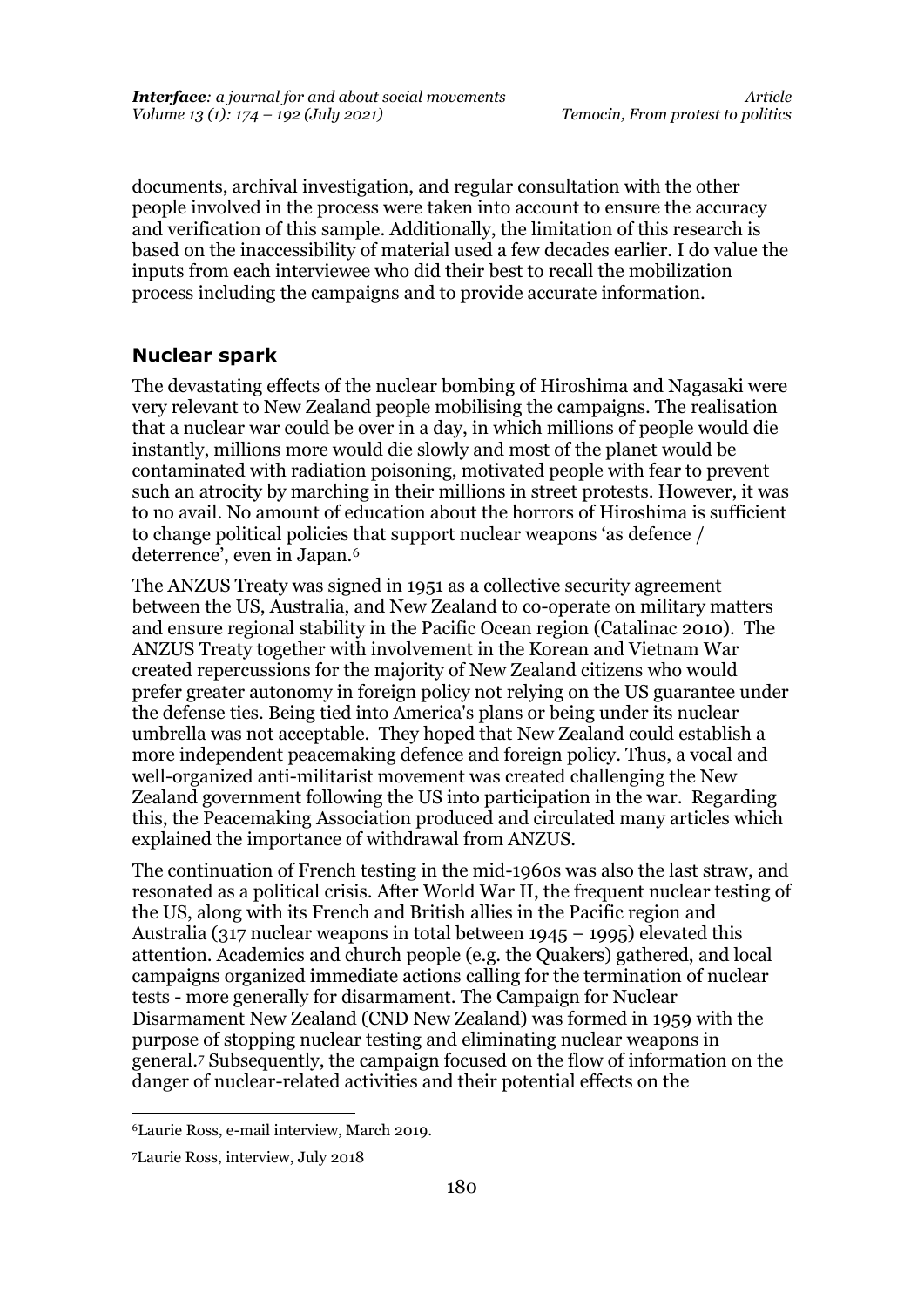atmosphere, environment, and human health. It also actively called for withdrawal from ANZUS. What is also important is that after its formation CND Auckland presented the 'No Bombs South of the Line' petition and received more than 80,000 signatures for the New Zealand Parliament intending to discuss further the establishment of a nuclear free zone in the southern hemisphere. Since the 1893 petition for demanding votes for women, CND Auckland's this attempt is regarded as New Zealand's biggest petition<sup>8</sup>. The campaign could be deemed successful in getting considerable attention from the people thanks to enormous participation in televised marches, activist campaigns, pamphlets, and popular artistic events such as street theatres, public galleries, and movie screenings.<sup>9</sup>

The mid-1960s were the most crucial time for protesting the nuclear testing in French Polynesia. There were a high number of atmospheric tests carried out by France on the French Polynesian atolls (more than 40 atmospheric tests concentrated on Mururoa and Fangataufa between 1966 - 1974) leading to nationwide protests.<sup>10</sup> When the anti-war movement together with anti-nuclear dissidents gained momentum across the country, the Labour Party declared that they would withdraw New Zealand troops from Vietnam if elected (Smith 2005). Consequently, this drew a benign picture for the people of New Zealand and affected the 1972 election with the victory of the Labour Party. However, the link between anti-nuclear and peace activists persisted because of the continuation of French nuclear testing in the Pacific atolls.

The Labour Party received significant support by favoring a nuclear-free status for New Zealand, and promoted a Comprehensive Test Ban Treaty and South Pacific Nuclear Free Zone (SPNFZ). Following the death of the Labour Party's popular leader N. Kirk in 1974, Bill Rowling from the Labour Party took over as the 30th Prime minister by the 1975 General Election. Subsequently, the conservative National Party led by Robert Muldoon was re-elected and ruled New Zealand between November 1975 - July 1984. Pro-US and The ANZUS approaches as well as the acceptance of the US and UK's nuclear warship visits sparked a backlash for the people.<sup>11</sup>

<sup>8</sup> The Anti-nuclear movement in New Zealand, Peace Organizations, https://New Zealandantinuclearmovement.weebly.com/peace-organisations.html

<sup>9</sup>Anti-nuclear Protest in New Zealand, accessed 12 June 2018, [http://antinukeNew](http://antinukenz.weebly.com/)  [Zealand.weebly.com/](http://antinukenz.weebly.com/)

<sup>10</sup>New Zealand History, HMNZS Otago sails for Mururoa test zone (1973), https://nzhistory.govt.nz/hmnzs-otago-sails-for-mururoa-test-zone

<sup>11</sup>Lyndon Burford, interview, April 2018.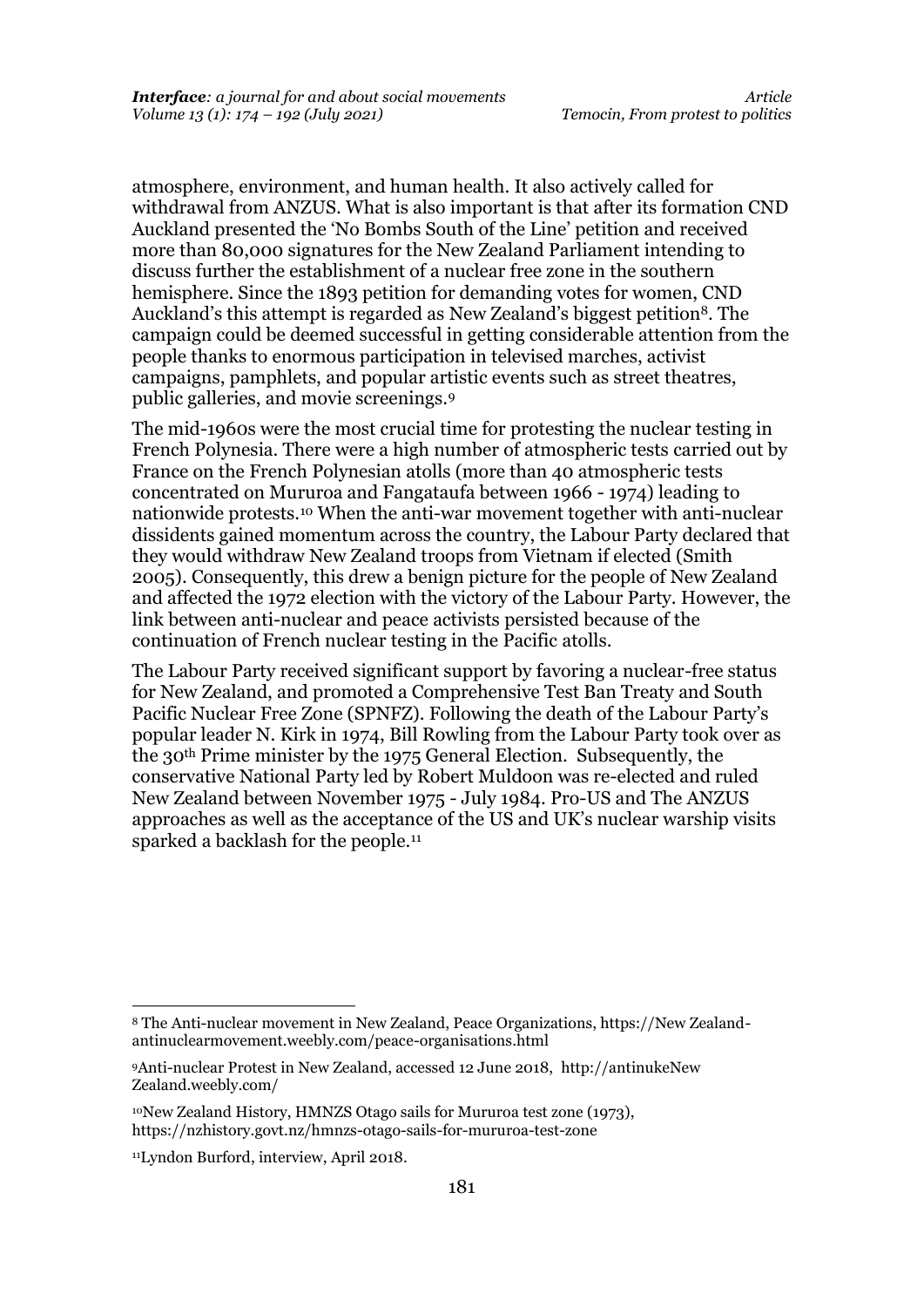## **Civil society in New Zealand: contestation and consensus**

As a multicultural and pluralistic country, civic actors in New Zealand in the anti-nuclear movement include a variety of faith-based organizations, sports groups, students, pacifists, Māori (or tangata whenua – people of the land), women's groups, business networks and associations, and also occupational groups based on doctors, lawyers, engineers, etc. These civil society actors have been concerned about peace issues since New Zealand's involvement in the aforementioned major wars. Among these, the Vietnam War was a milestone in the coordination of protests and demonstrations. Individual actors in civil society (to use E. Locke's term, "peace people") consisted of people unified to protest the war and call for the soldiers to return home.

The dynamics of civil society in New Zealand are based on having broad and effective tools, strategies, and public engagement in the decision-making process, which is entrenched in the nature of New Zealand politics. In that sense, a focus on the forms of actions of the anti-nuclear consensus would help us to understand the sprouting process over the course of mobilization. These actions have been described as "a small nation's continuous heady attempt toward the aligned superpowers so as to limit their nuclear options" (Clements 1988).

#### **a. Elements of protest activism**

In organizations and networks, the components of the anti-nuclear movement are diverse throughout the country. Among the most significant ones are Christian pacifists, outspoken academics, scientists, students, women, environmentalists, church members, and indigenous people. The groups embodied under 'peaceful purposes' as a national coalition include (but are not limited to) the Campaign for Nuclear Disarmament New Zealand, the Women's International League for Peace and Freedom (WILPF), Peace Squadron, Greenpeace, The Peace Media, Peace Council, The Society of Friends (Quakers), Peace Movement Aotearoa, the Disarmament and Security Centre, Women for Peace, Just Defence and the Nuclear Free and Independent Pacific movement in here as well as Maori Women's Welfare League, United Nations Association of New Zealand (UNA New Zealand), Progressive Youth Movement, New Zealand Nuclear Free Peacemakers, The Foundation for Peace Studies, Friends of the Earth (FoE), Environmental Defense Society (EDS), Ecology Action, and many other occupational groups.<sup>12</sup> Most of them evolved after the mid-1970s and some of their names have been transformed. All the components of the movement played a notable role in shaping the demand: a nuclear-free New Zealand and the rejection of warfare ideology. They also created space for newcomer groups, organizations, and associations.

The diverse components of the movement are essential. The pacifist stance of churches (the Christian Pacifist Society, Anglican Pacifist Fellowship, Christians

<sup>12</sup>Laurie Ross, interview, July 2018.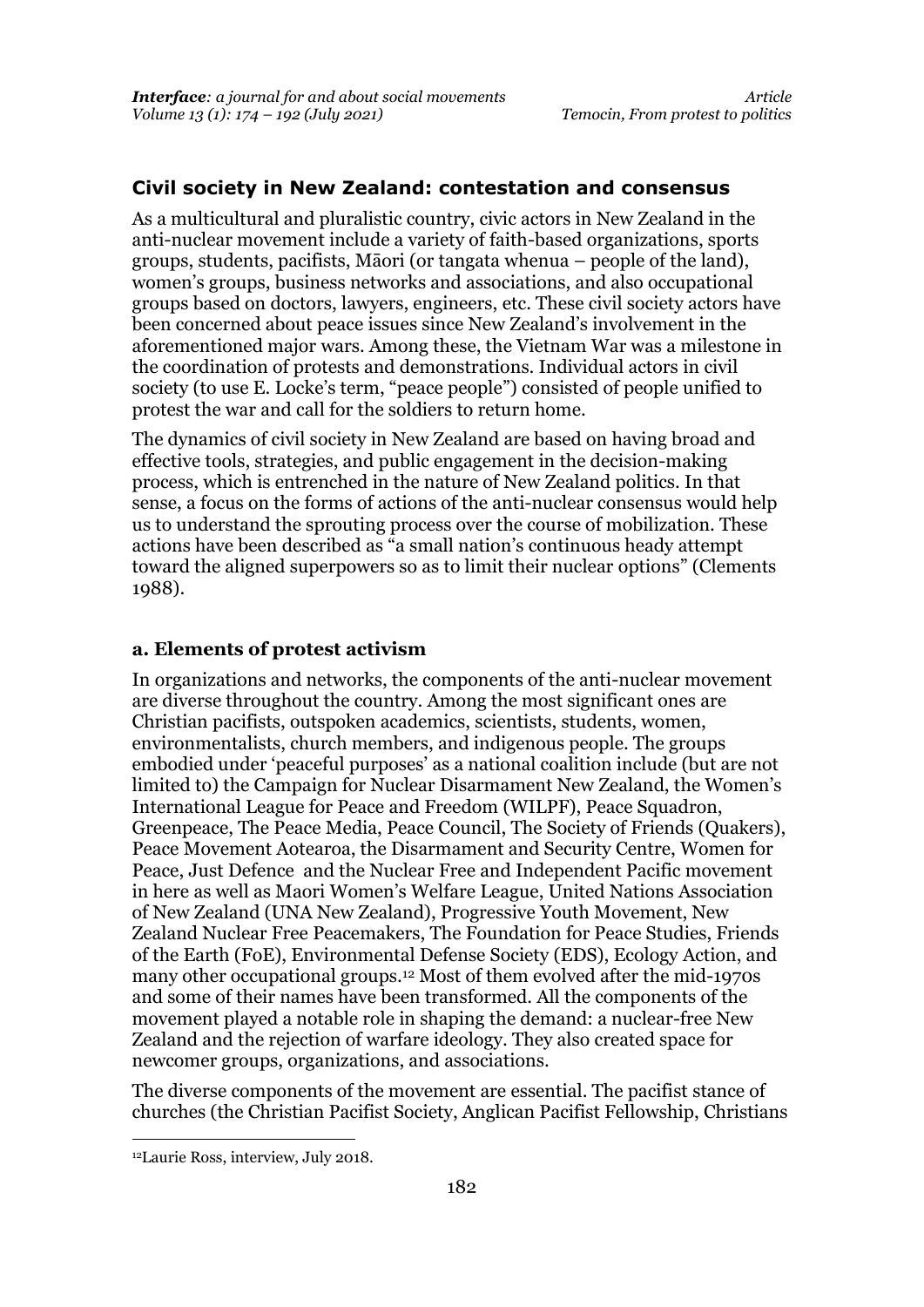for Peace, PAX Christi, the Christian Peace Network, Quakers, etc.) contributed to the movement as pacifist grassroots groups. The visible and strong role of women in New Zealand can be traced back to the country's suffrage legacy. New Zealand became the first country in the world in which all women had the right to vote in parliamentary elections in the late 19th century.<sup>13</sup> Since then, women have actively taken part in all spheres of political life such as forming women's political organizations (Else 1993). In the case of anti-nuclear mobilization, they participated in local and international peace organizations, with the Women's International League for Peace and Freedom especially supportive of their involvement. They were also very active in marches.<sup>14</sup>

Along with destroying Pacific communities by testing, other small components interlinked this issue as part of social justice and racism. Indigenous people, Māori groups, and pacific peacemakers formed "the Pacific People's Antinuclear Action Committee" and the "Nuclear-Free and Independent Pacific."<sup>15</sup> Through the nationwide nuclear issue, they created their own opportunities to receive attention to particular issues that concerned them, such as decolonization, liberation from the colonial power, land rights, and a nuclearfree Pacific.

Most of the aforementioned groups had their own committees. Apart from them, there were some minor ones. These are, included but not limited to, The Peace Ad Committee, The New Zealand Nuclear Free Zone Committee, the Committee Against Foreign Military Activities in New Zealand, They focused on campaign strategies, public education, political policy petitions for the New Zealand parliament (such as "No Bombs South of the Line"), lobbying, the production and distribution of fact sheets from authoritative sources, popular merchandise for promotion, and advertising such as financing badges, stickers, leaflets, etc.<sup>16</sup>

The groups, organizations, associations, committees, and individual activists sprang into action heterogeneously, but with a dominant message. No doubt today, socio-political movements enjoy social media where they reach a larger audience. Considering that there were limited communication facilities, New Zealand's mobilization attracted tremendous attention to the nuclear issue from the local to the national level by reaching people through phone calls and newsletter writing. Interestingly, local peace and anti-nuclear groups with limited financial resources accessed their local MPs and posted letters to the New Zealand Parliament in Wellington. Thanks to effective management, the groups' representatives met regularly for forums and events, and to widen their

<sup>13</sup>New Zealand History, Women and the vote, [https://New Zealandhistory.govt.New Zealand/](https://nzhistory.govt.nz/)

<sup>14</sup>The Women's International League for Peace and Freedom (WILPF) - The Oldest Women's Peace Organisation in the World meets in Christchurch, [http://voicesagainstwar.New Zealand/](http://voicesagainstwar.nz/)

<sup>15</sup>Disarmament Security Center, Nuclear Free and Independent Pacific, <http://www.disarmsecure.org/>

<sup>16</sup>Kate Dewes, interview, July 2018.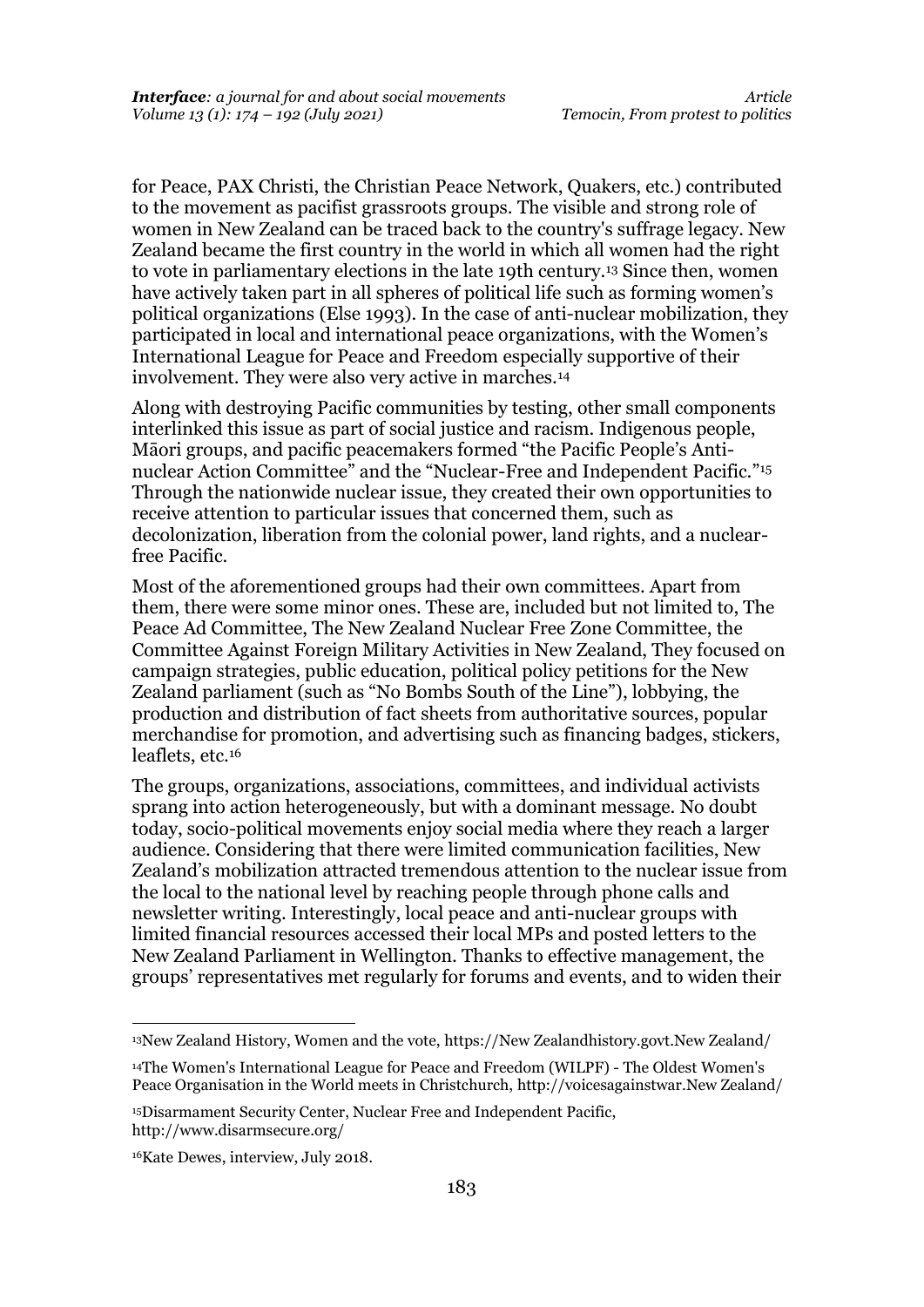coordination and networks.<sup>17</sup> Mobilization activities and resources were financially supported by like-minded individuals engaged in the movement and by donations such as the media toolkit including local newspapers financed by the writers and editors.

On the subject of consciousness-raising activities and expert knowledge, the existence of organizations and the relative ease of networking were not enough. A second important element of civil society effectiveness lay in the choice of activities intended to bring public attention to endemic issues. Those who mobilize are required to do their utmost to spread materials (such as the circulation of pamphlets, flyers, etc.) to raise awareness. These activities mainly include conference and seminar series and expert-knowledge sharing. In the New Zealand case, an enormous number of pamphlets, booklets, posters, and public speaking events were created to draw attention to the nuclear issue in the country.<sup>18</sup> For example, Peace Movement Aotearoa, The Peace Foundation, Campaign for Nuclear Disarmament New Zealand, Nuclear Free Zone Committee, and Greenpeace were the major producers of public events and education materials during the 1980s.

Dr. Helen Caldicott, an expert in the field and a popular name worldwide in the nuclear freeze campaign, was invited by the groups for a talk. Her visit created a domino effect by getting a great deal of media attention and encouraged the movement. After Dr. Caldicott's visit, 40 peace groups were organized in Auckland alone to oppose nuclear warships (Leadbeater 2013). Not only Dr. Caldicott, but also some professional scientist groups (e.g. International Physicians for the Prevention of Nuclear War New Zealand (IPPNW New Zealand), Scientists Against Nuclear Arms (SANA), Engineers for Social Responsibility, among others) emerged to produce materials and cooperate with activists. Activists distributed vast quantities of literature on the danger of nuclear weapons, and provided expertise and knowledge benefiting the movement with scientific justification against radiation and nuclear-centered issues.

University students and professors also mobilized around the issue of nuclear energy. Professors in various fields (science, medicine, economics, etc.) met the chair of the Royal Commission to give presentations and talk about other options using their knowledge and evidence. For example, after the submission of professors to the Royal Committee, they reported to the government on what needed to be done appropriately. Expert knowledge was particularly useful in the case of nuclear energy. Substantial portions of the efforts and evidence were effective in convincing the committee and government that New Zealand had no need for nuclear energy. The organization "Friends of the Earth" helped in the circulation of books, such as physician Walter Patterson, who toured in person to discuss the issue.<sup>19</sup> For the case of nuclear arms, IPPNW New Zealand and

<sup>17</sup>Laurie Ross, interview, July 2018.

<sup>18</sup>Laurie Ross, interview, April 2019.

<sup>19</sup>National Library Archive, Wellington, New Zealand, accessed 12 July 2018.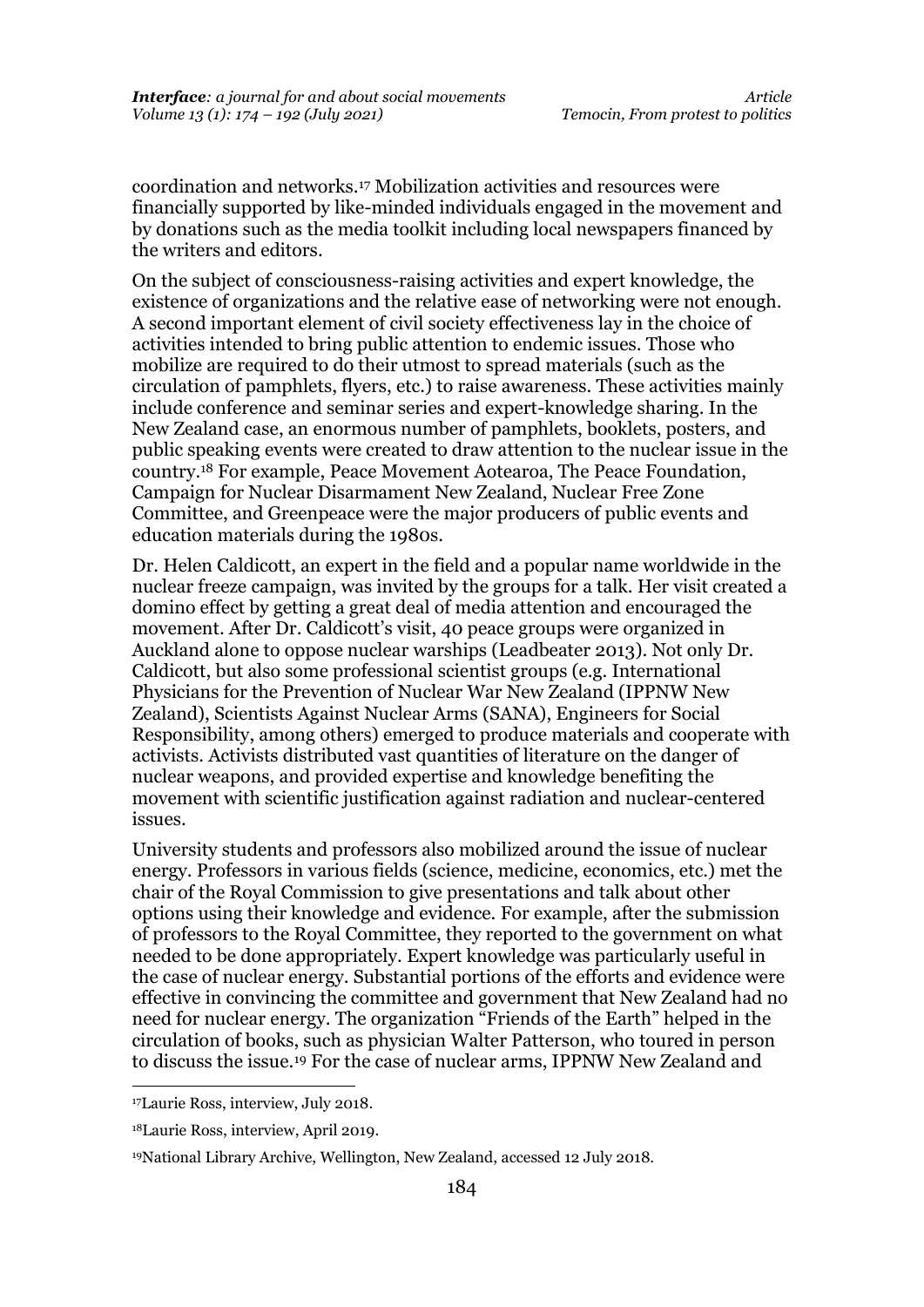SANA provided 'Fact Sheets' used by the anti-nuclear groups with a large distribution among others in the 1980s and thus increased the credibility of the opposition.

Attention to peace education is also crucial to see how schools and teachers organized under a tenacious anti-nuclear stance. Most of the schools were involved in the process with a supportive teacher (e.g. Epsom Girls Grammar School was part of a Peace Group). They cooperated with other high schools through a network called "Youth Peace." Importantly, Alyn Ware established the Mobile Peace Van in the 1980s travelling the schools to lead classes in peace and disarmament education.<sup>20</sup> They reached many schools. The project helped school children understand the disastrous effects of nuclear weapons. The schools set up peace education stalls, attended demonstrations, raised funds, and organized a tour in France for presentations as well as urging France to stop nuclear testing in the Pacific. The educational materials and texts were also diversified in the meantime. Interestingly, Greenpeace published extensively in the 1970s and 1980s about the effects of nuclear radiation in the Pacific. Together with the bombing of the Greenpeace flagship Rainbow Warrior, Greenpeace produced many articles against French nuclear testing. It also went beyond its role as an environmental organization, contributing to the antinuclear claims to a greater extent.

The high level of national and regional coordination of anti-nuclear activists noted above made it possible to mount effective campaigns. One of the wellknown campaigns was Peace Squadron, which lobbied and confronted visiting nuclear warships between 1976 and 1984 with the usage of small and privatelyowned vessels in blockading the New Zealand harbors to prevent nuclear warships from entering. They took immediate action when a nuclear warship or submarine came into New Zealand waters.<sup>21</sup> Furthermore, they presented radical acts of protest such as civil disobedience. The head of the campaign was George Armstrong, whose high-profile actions produced media attention and generated public interest with the focus on stopping nuclear ship visits. The Campaign for Nuclear Disarmament New Zealand (CND New Zealand), was a major player in supporting activists and providing materials and finance for actions. The members reached the government by fax, open letters and petitions, and extensive lobbying with the New Zealand government.

The members of the campaign carefully monitored the process. Larry Ross and the New Zealand Nuclear Free Zone Committee organized the first New Zealand Nuclear Free Zone Campaign Tour throughout the country in 1982 for the broad dissemination of materials detailing nuclear danger. The campaign sought to advance its policy goal by mobilizing the mainstream general public to lobby the New Zealand government for their preferred policy option. The campaign leaders provided a national strategy and a template for autonomous Peace Groups to become effective in this work. The strategy was rooted in the 1978

<sup>20</sup>Alyn Ware, interview, April 2018.

<sup>21</sup>The Peace Squadrons,<http://www.disarmsecure.org/>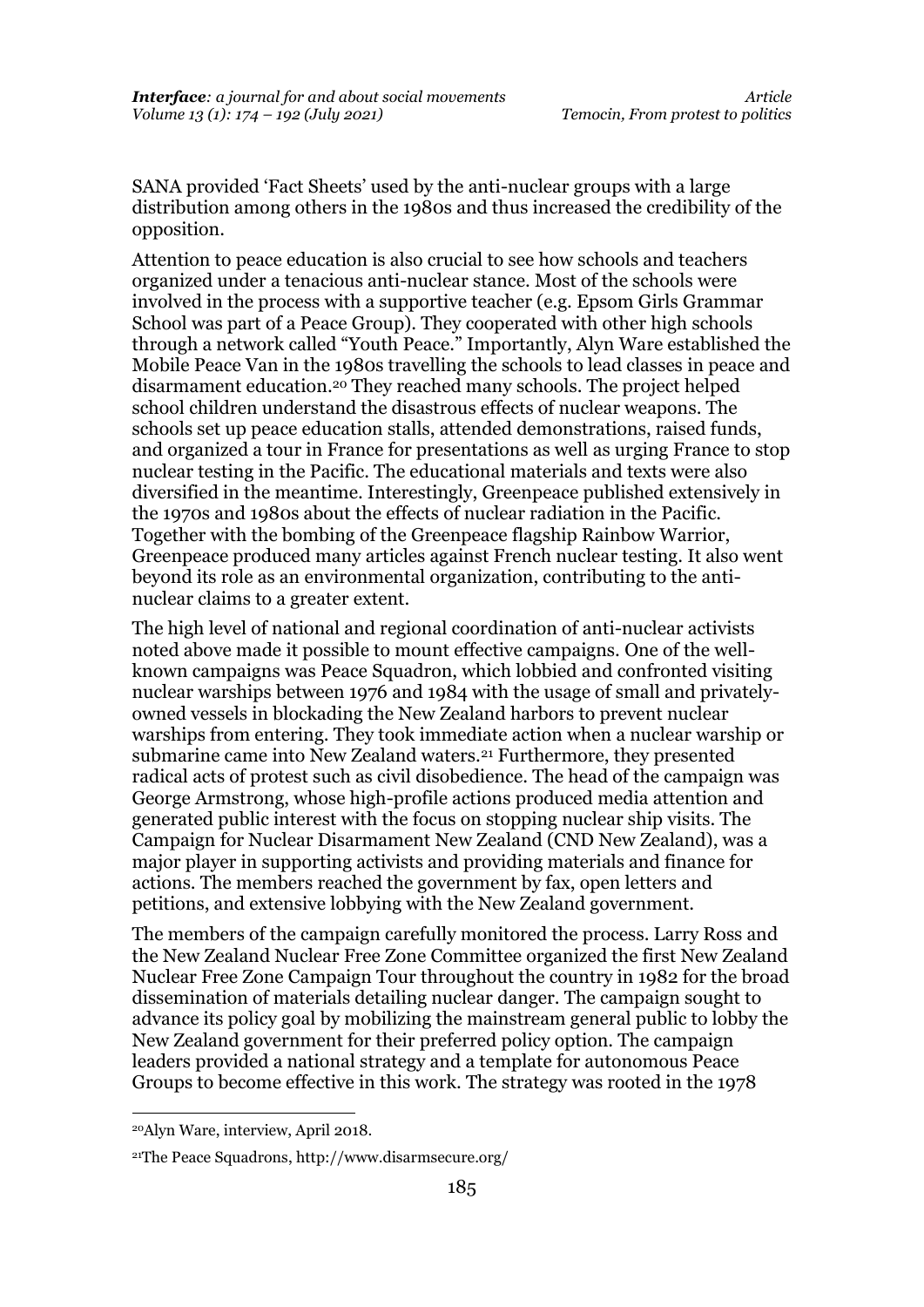United Nations Resolutions on the value of states becoming Nuclear Free Zone regions, as a valuable contribution toward international nuclear disarmament and non-proliferation.<sup>22</sup> Thanks to the campaign by also the efforts of Peace Movement Aotearoa, many workplaces, schools, homes (even boats), councils and cities declared themselves as officially nuclear-free zones. By the election of 1984, over 66% of the population lived in locally declared nuclear-free zones (Dewes 1999).

One of the biggest campaigns was Campaign Half Million. Rather than being led by peace activists, it was launched by environmental groups that were opposing the nuclear power (Greenpeace, Friends of Earth, etc.). Although they targeted a half-million signature, their petition received more than 333,000 which is a remarkable achievement (one of the largest petitions ever) for a small country in terms of its population, and it was thanks to the help of the Values Party and well-coordinated volunteers (Leadbeater 2013).

Demonstrations, marches, and rallies were a popular tool to attract attention and show dedication to a cause, especially when noisily marching with banners to the parliament in the capital city of Wellington. Internationally important days (such as Hiroshima Day, Mother's Day, etc.) and national holidays (Christmas holiday, Anzac Day, etc.) were also appropriate due to the availability of people and their willingness to take to the streets aggressively. Protest marches and rallies with massive participation were organized mainly by the leaders of CND New Zealand and also by Greenpeace. Among the best known was the giant human Peace Symbol created in front of the Auckland Museum in 1983.<sup>23</sup> Mass attention was increased by the intensity of the demonstrations regardless of the race, gender, or age of the people involved. The same year, the Waiheke March for Disarmament organized by the Waiheke Peace Group with 400 women and children was notable among many others. While marching, they collected letters after visiting each town and delivered them to the parliament.

#### **b. Political engagement**

Pro-left-wing parties and leftist politics have a tendency to support ecological, anti-nuclear, and peace movements due to both ideologically and socially shared structures (Giugni 2014). Over time, there was a convergence on this issue of parties whose origins lay in the environmental movement with more traditional parties of the left for whom anti-militarism was the starting point. Over the 1970s, New Zealand Values Party (the first environmental political party in the world) and the Social Credit League (now the Democratic Party) declared themselves as anti-nuclear parties with the participation of the New Zealand Party later. The position of the Labour Party was already clear with the anti-

<sup>22</sup>Laurie Ross, interview, July 2018.

<sup>23</sup>Nuclear Free Peacemakers, Auckland Museum Domain Peace Symbol, [https://www.nuclearfreepeacemakers.org.New Zealand/](https://www.nuclearfreepeacemakers.org.nz/)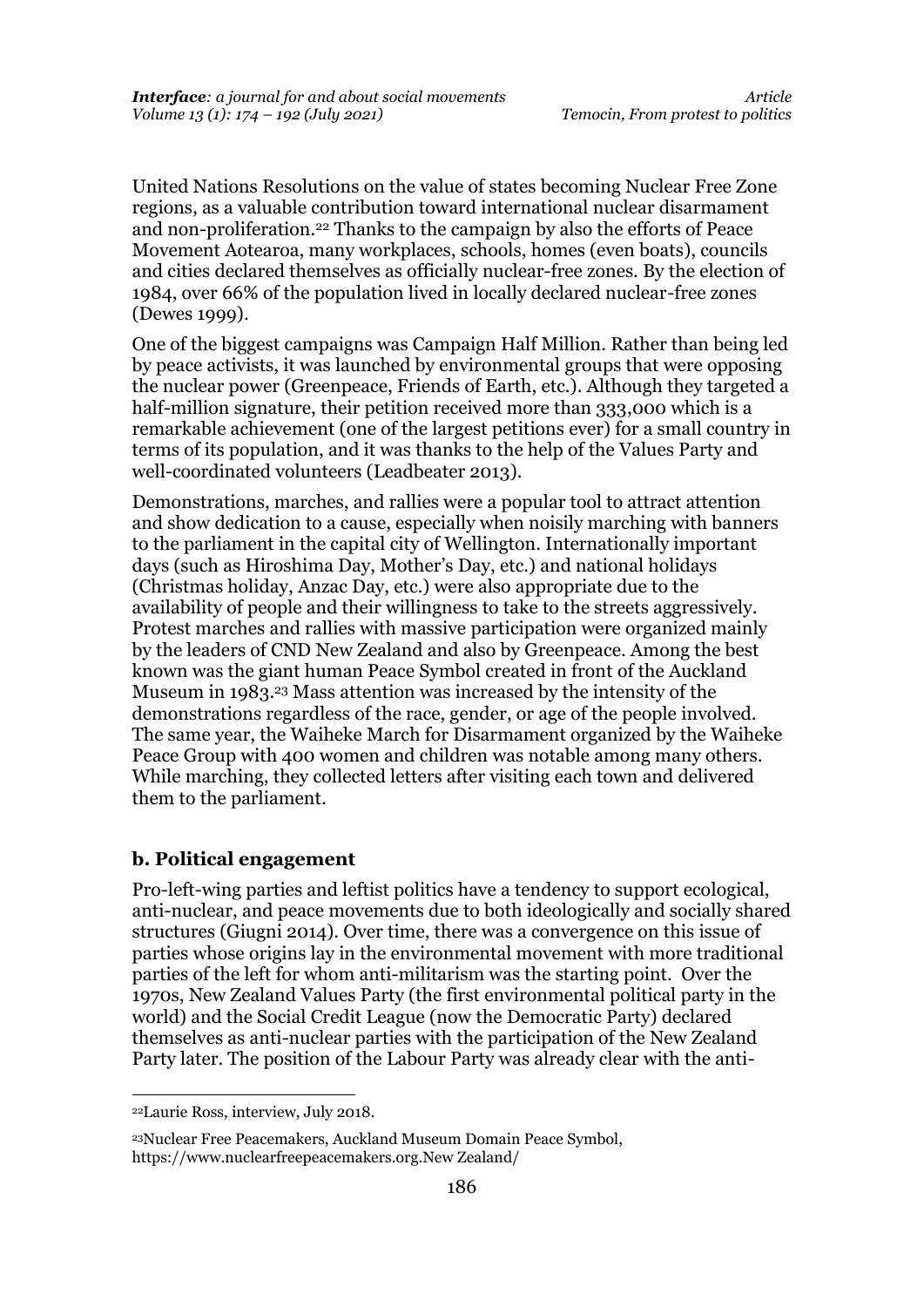nuclear stance and opposition to the ANZUS alliance.

Additionally, there are two important names from the Labour Party associated with the support of the movement and responded to the majority needs: PM Norman Kirk in the 1970s and PM David Lange in the 1980s. The Labour Party scored a victory in the election of 1972, elevating Norman Kirk to the position of Prime Minister for the following three years. As an enthusiastic party leader, he was against French nuclear testing and supportive of New Zealand's stance on the nuclear-free path. After his sudden death, the Labour Party was defeated by the National Party in the elections until 1984.<sup>24</sup> There is also another important name for New Zealand's nuclear history. Helen Clark (the 37th Prime Minister of New Zealand from 1999 to 2008), as chairman of the Foreign Affairs and Defence Select Committee (1984–87), played a leading role in the adoption of a nuclear-weapon free policy. She was also an important name in the development of the Labour Party policy on the nuclear port ban in the 1980s.

A pro-US party victory under R. Muldoon's leadership was reflected in a policy transformation. It created a catalyst in the revival of mobilization due to two major issues; proactive acceptance of nuclear powered and nuclear capable US ships, and the continuation of French nuclear tests. Organizations (e.g. Greenpeace and Peace Media Organization) and political parties (e.g. Labour Party and New Zealand Values Party) helped to reshape the mobilization from being a small and largely conscience-based anti-nuclear sentiment to a strong and organized social movement with determination.

Furthermore, anti-nuclear groups and campaigners tried various channels in the 1970s and 1980s to convince parliamentarians and policy-makers. They were as follows:

- Petitions devised by committees and used by civil society groups to show majority support to the parliament;
- Lobbying members of parliament in their electorate offices declaring Nuclear Free Zones as part of the New Zealand Nuclear Free Zone Campaign;
- Media channels for keeping influential political representatives and decision-makers informed of the unity in diversity of public thinking;
- Local Council Nuclear Free Zones Deputations to local government bodies and other major organizations to establish policy;
- The invitation of authoritative respected overseas experts to raise moral confidence and empowerment of politicians to "do the right thing" in the face of apathy, despair, or pressure to maintain the status quo of power structures.

<sup>24</sup>Te Ara: The Encyclopedia of New Zealand, Nuclear-free 1980s, [https://teara.govt.New](https://teara.govt.nz/)  [Zealand/](https://teara.govt.nz/)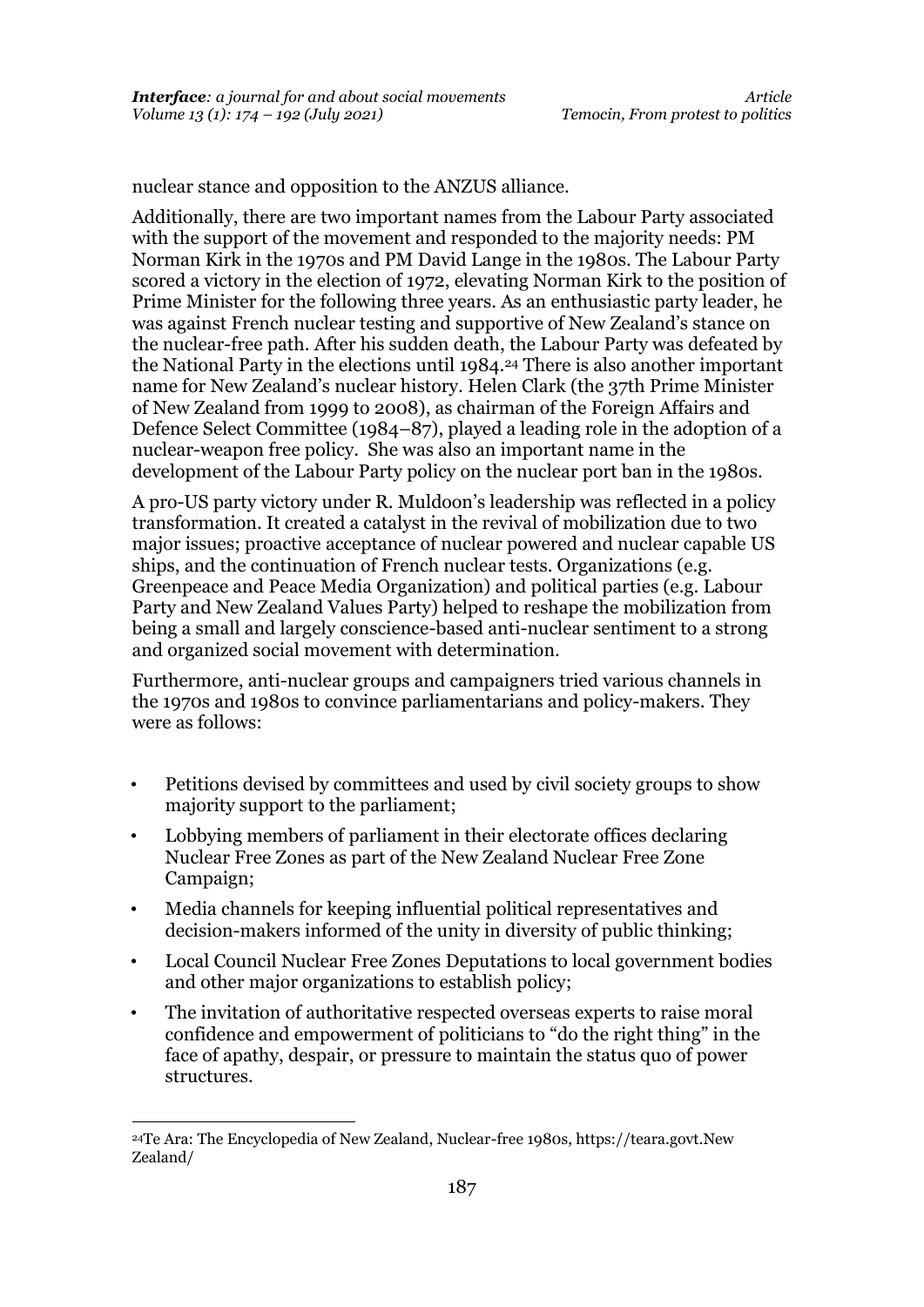Needless to say, political elites and policy-makers can and do play an important role in protecting and strengthening spaces for citizens to exercise their voices and can support the enabling conditions for citizen engagement through promoting the value of broad social movements, supporting the strong sentiments of engagement within the state, and monitoring state reprisals for increased citizen voice (Gaventa and Barrett 2010). The lack of shared values, mutual support, and alliance building with politicians was influential for the majority preference in the next election where the value-oriented collective effort favored the Labour Party approaches over those of the National Party.

Due to persistent public pressure, the nuclear issue became a hot-button election issue forcing each political party to adopt a policy arrangement. By 1984, the impact of the aforementioned activities was reflected in the program of the opposition parties. The Labour Party promised that they would ban the entry of nuclear-armed and nuclear-powered ships into New Zealand ports. In the 1984 snap election, 3 of 4 parties (Labour, the New Zealand Party, and Social Credit) took a clear anti-nuclear stand, and together gained 63.4% of the total votes to defeat the National Party (Lamare 1991).

The Labour Party was particularly sensitive to public preferences and also wanted to secure a political image and votes. They promised to write the policy into law as part of its 1984 election manifesto (White 1998). Thanks to the victory of the Labour Party in 1984, David Lange stood up for his country in the outside world and championed its nuclear-free policy at the United Nations disarmament conference for arms control saying that, "When the opportunity is given to any country to pursue a serious and balanced measure of arms control, then that country has a duty to all of us to undertake that measure" (Lange 1990). The same year, the Labour Party introduced the nuclear-free bill.

The desired election result and consequent incidents such as the refusal of the US Buchanan ship and the bombing of the Rainbow Warrior in 1985 helped to implement a strict policy option in legislation. The Rainbow Warrior incidence is the sinking of a Greenpeace ship in July 1985 by the French secret service agents to confront French nuclear testing in the Moruroa Atoll.<sup>25</sup> This incident became big international news worldwide that favoured the brave New Zealand nuclear-free stance. Following this, New Zealand was suspended from ANZUS in 1986. The peace movement already wanted the New Zealand government to withdraw from the ANZUS, however, the US had hoped to humiliate New Zealand into submission.<sup>26</sup> It would be claimed that the US punished New Zealand for rejecting its nuclear weapons and ships. Therefore, this suspension from ANZUS was appeared to be demoting or penalizing New Zealand.

Consequently, the New Zealand Nuclear Free Zone, Disarmament, and Arms Control Act was passed in 1987. The consequent incidences led New Zealand to

<sup>25</sup>The bombing of the Rainbow Warrior, Greenpeace, accessed 16 August 2018, <https://www.greenpeace.org/aotearoa/about/our-history/bombing-of-the-rainbow-warrior/>

<sup>26</sup> Laurie Ross, e-mail interview, June 2021.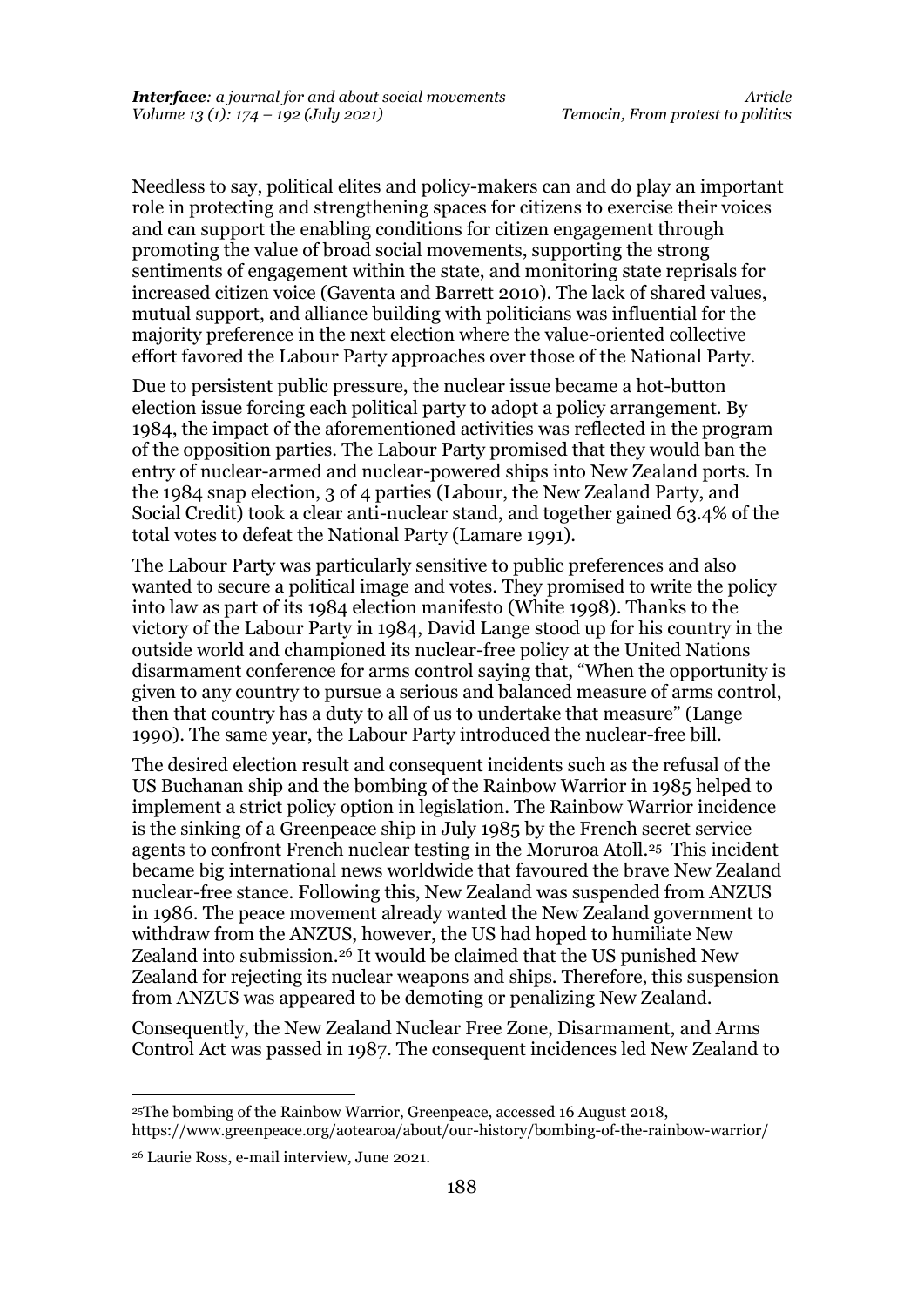become a nuclear-free country.<sup>27</sup> This decision not only helped the country to be an independent nation but also projected a positive image on international antinuclear societies (Clements 1988). After the Rainbow Warrior incident, the government announced initiatives for peaceful development, peace education, environmental protection in the South Pacific, and protection of human rights, which were used for conferences, publications, speaking tours, and campaigns (Leadbeater 2013).

Taking all of these elements together, the 1987 anti-nuclear legislation represents the culmination of efforts by the New Zealand peace and anti-nuclear movement, the New Zealand Labour Party, the New Zealand Social Credit League (now the New Zealand Democrats), and the New Zealand Values Party.<sup>28</sup> Particularly, the nature of democratically accountable and open government (which is the essence of participatory democracy) and inclusiveness provided by the Labour Party was significant for the creation and also the continuation of the nuclear-free zone.

#### **Conclusion**

For the case of New Zealand, a strong and effective civil society activism was related to the pooling of resources and the political structure as the main determinants of the success that brought about the wanted change. Several distinct tools and resources (e.g. labour, expertise, support of the media) provided favorable conditions for the advocacy, motivation, and determination of New Zealanders. All these events were embodied in conscious-raising activities, campaigns, demonstrations, and other forms of actions leading to a peaceful nuclear-free nation with strong domestic legislation.

The organizational strategies through institutional channels had a clear impact. Well-established networking scaled up the movement while maintaining its deliberative manner, even though the peace group members were funding themselves with limited financial resources. Multi-actor dynamics (with the sense of DIY) and interactive essence of collective commitment from local to national level embodied the notion of 'power-to-people'. New Zealand is a country where it is easy to connect and mobilize; behind the extraordinary backing for a nuclear-free nation can be seen as commitment and a combination of knowledge and awareness for resisting nuclear-centric ideologies.

Although there was a political blockage due to the reign of the National Party and France's nuclear testing persistence, the policy goal was clearly defined and prioritized. All the actions toward nuclear tension were formulated, solidified, disseminated, justified, and backed by the people inside and outside of politics. It resulted in the victory with the legislation that pleased the majority. The parallel between the disarmament campaigns and the Labour Party's anti-

<sup>27</sup> New Zealand History, Nuclear-free New Zealand: Nuclear-free legislation https://New Zealandhistory.govt.New Zealand/politics/nuclear-free-new-zealand/nuclear-free-zone

<sup>28</sup>NEW ZEALAND on Screen, accessed 16 August 2018, https://www.nzonscreen.com/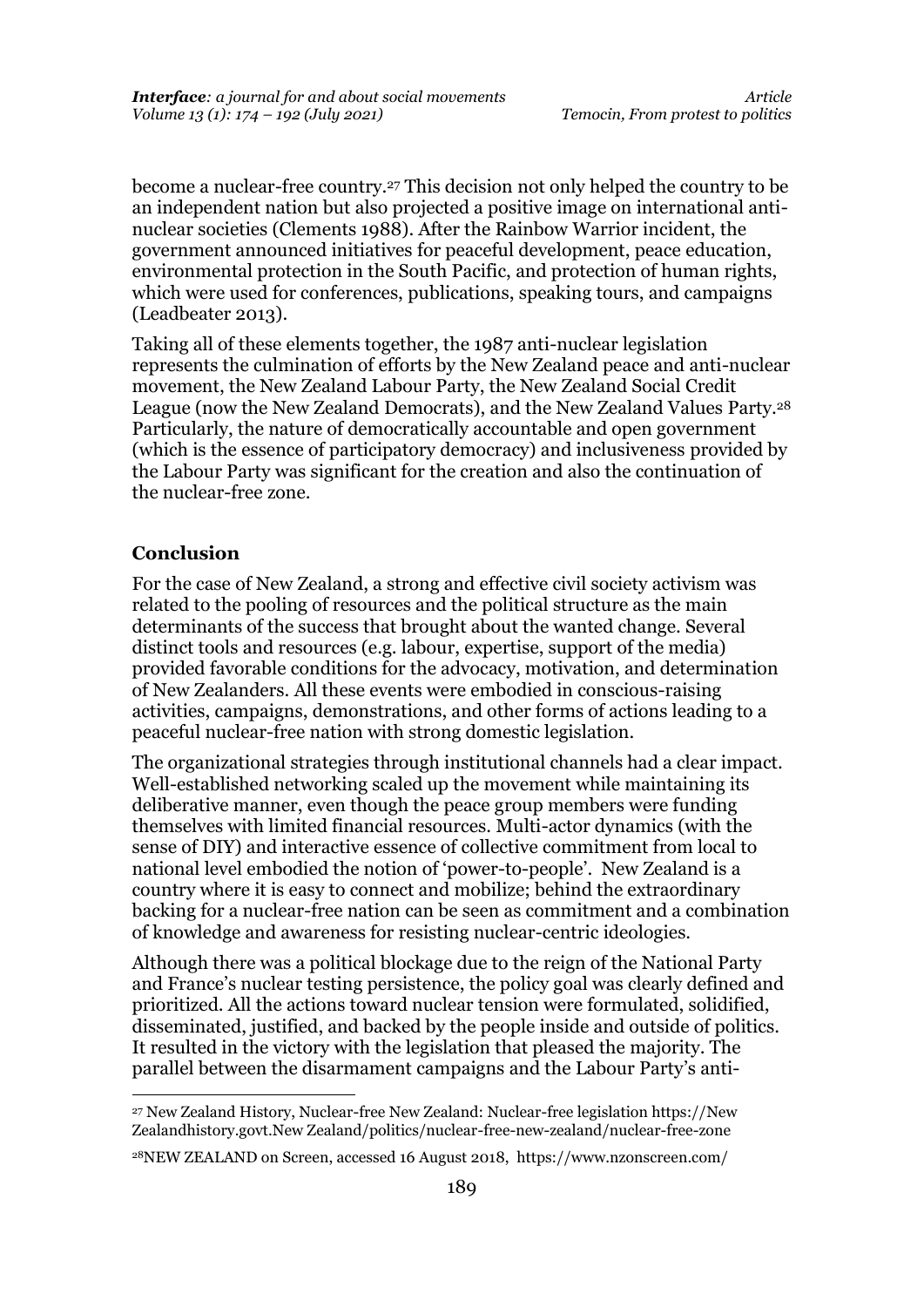nuclear stance popularized and facilitated the process of anti-nuclear struggle that gained recognition and had legal status in the end. The opposition Labour Party, was vocal and sympathetic to the public tension. Following the Labour Party's victory in the 1972 New Zealand General Election, the party received support from the peace movement members (Clements 1988). The party included the nuclear discourses on the party agenda. On every occasion, they emphasized their opposition to the entry of nuclear-armed or nuclear-powered ships into the territory. Their openness to the people and receptiveness to political demands made them more approachable by civil society actors. It facilitated the process of lobbying on the local and national levels. Thus, they received a substantial membership in the 1970s.

As the findings indicate that although there are multiple pathways of conditions leading to desired policy outcomes based on anti-nuclear claims, the viability of the anti-nuclear mobilizations and socio-political movements are based on the convergence of the strong, diverse, and united civil society with a genuine political environment in which strong leadership and a responsive political environment are well-combined and integrated.

#### **References**

Burford, Lyndon. 2016. "National Identity and Nuclear Disarmament Advocacy by Canada and New Zealand." Ph.D. Dissertation, University of Auckland, New Zealand.

Burnstein P. and Linton A. 2002. "The Impact of Political Parties, Interest Groups, and Social Movement Organizations on Public Policy: Some Recent Evidence and Theoretical Concerns." *Social Forces*, V: 81, N: 2.

Catalinac, Amy. 2010. "Why New Zealand Took Itself out of ANZUS: Observing Opposition for Autonomy in Asymmetric Alliances." *Foreign Policy Analysis* 6(4). Pp.  $317 - 338$ .

Caren, A. E. and Chiarello, E., & Su, Y. 2010. "The Political Consequences of Social Movements." *Annual Review of Sociology*, 36(1), Pp. 287–307.

Clements, K. 1988. "Back from the Brink: The Creation of a Nuclear-Free New Zealand." Wellington, Allen and Unwin, Port Nicholson Press.

Clements, K. 1988. "New Zealand's Role in Promoting a Nuclear-Free Pacific." *Journal of Peace Research,* Vol. 25, No. 4, Special Issue on Militarization and Demilitarization in Asia-Pacific, Pp. 395-410.

Dewes, C. F. 1999. "The World Court Project: The Evolution and Impact of an Effective Citizens' Movement." Ph.D. Dissertation, University of New England.

 Else, Anne. 1993. *Women together: a history of women's organisations in New Zealand*: *Ngā Rōpū Wāhine O Te Motu.*

Gaventa, J. and Barrett, G. 2010. "So What Difference Does it Make? Mapping the Outcomes of Citizen Engagement." *IDS Working Paper 347*, Brighton.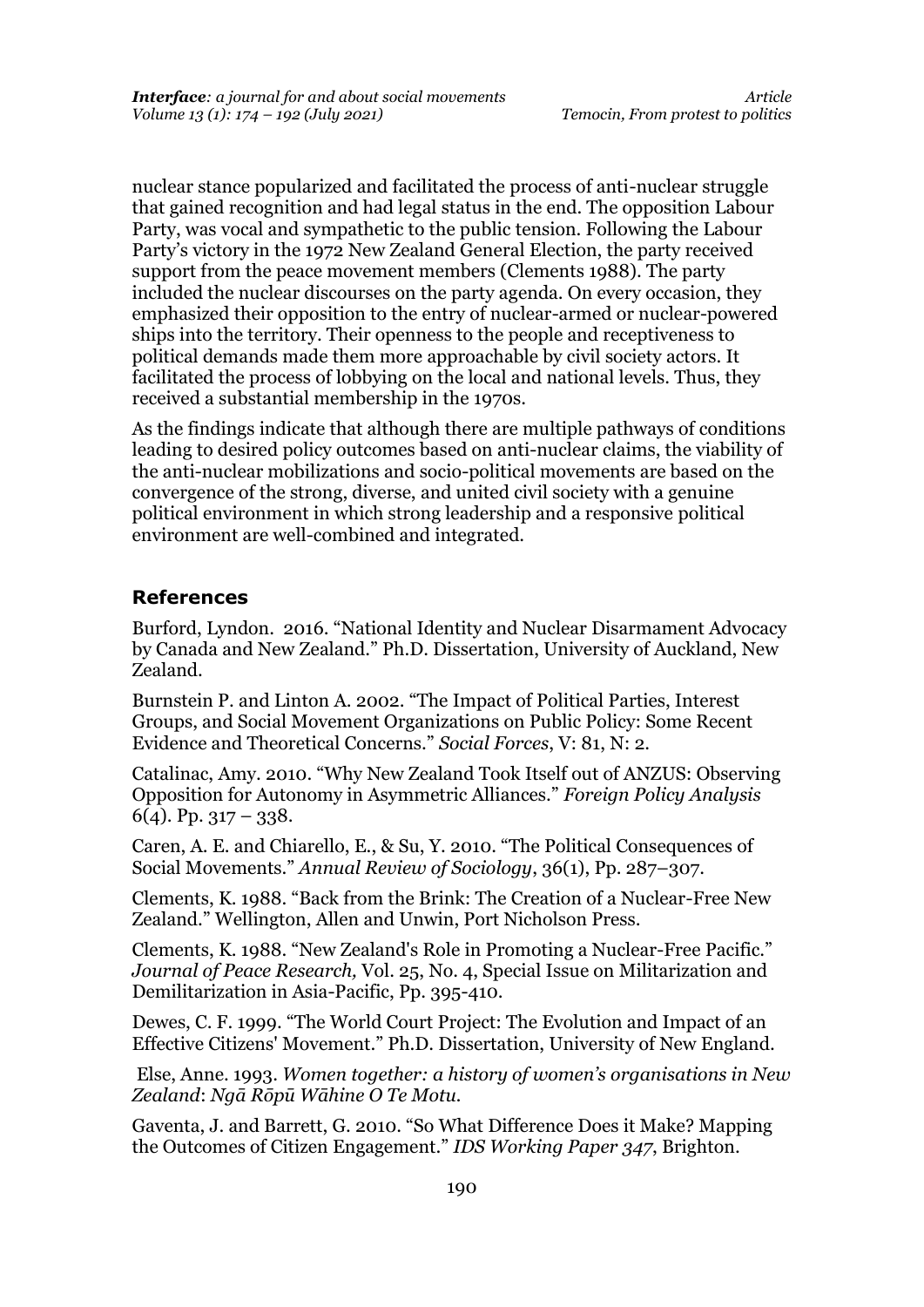Giugni, M. 2004. *Social Protest and Policy Change: Ecology, Antinuclear, and Peace Movements in Comparative Perspective.* Rowman & Littlefield Publishing Group.

Hodges, Elenaor. 1990. "David and Goliath in the Ocean of Peace. Case Studies of "Nuclearism," "Nuclear Allergy," and "The Kiwi Disease". Ph.D. Dissertation, University of California.

Kitschelt, Herbert. 1986. "Political Opportunity Structures and Political Protest: Anti-Nuclear Movements in Four Democracies." *British Journal of Political Science.* vol. 16, issue 1, Pp. 57-85.

Lamare, J. W. 1991. "The Growth of Anti-Nuclearism in New Zealand." *Australian Journal of Political Science* 26, Pp. 472–487.

Lange, David. 1990. *Nuclear Free: The New Zealand Way.* Auckland, New Zealand: Penguin.

Leadbeater, M. 2013. *Peace, Power & Politics: how New Zealand became nuclear free.* University of Otago Press, New Zealand.

Locke, Elsie. 1992. *Peace People: A History of Peace Activities in New Zealand.* Hazard Press. Christchurch.

McCarthy, J. D. and Zald. M. N. 1977. "Resource Mobilization and Social Movements: A Partial Theory." *American Journal of Sociology,* 82. Pp.1212- 1241.

Melucci, A. 1985. "The Symbolic Challenge of Contemporary Movements." *Social Research,* Vol. 52, No. 4, Social Movements. Pp. 789-816.

Newnham, T. 1986. *Peace Squadron: The sharp end of nuclear protest in New Zealand.* Graphic Publications.

Priestley, Rebecca. 2012. *Mad on Radium: New Zealand in the Atomic Age.* Auckland University Press, New Zealand.

Smith, A. L. 2005. "Southeast Asia and New Zealand: A History of Regional and Bilateral Relations." ISEAS–Yusof Ishak Institute.

Szabo, Michael. 1990. *Making Waves: The Greenpeace New Zealand Story.*

Thakur, R. 1989. "Creation of the Nuclear-Free New Zealand Myth: Brinkmanship without a Brink." *Asian Survey,* Vol. 29, No. 10. Pp. 919-939.

Templeton, M. 2006. *Standing Upright Here: New Zealand in the Nuclear Age 1945-1990.*

White. R. E. 1998. "Nuclear Free New Zealand: 1987 – From Policy to Legislation." Center for Peace Studies, Working Paper, no. 8.

#### **Supplementary resources**

Disarmament & Security Center, Christchurch: http://www.disarmsecure.org/publications/papers/papers\_by\_subject.php